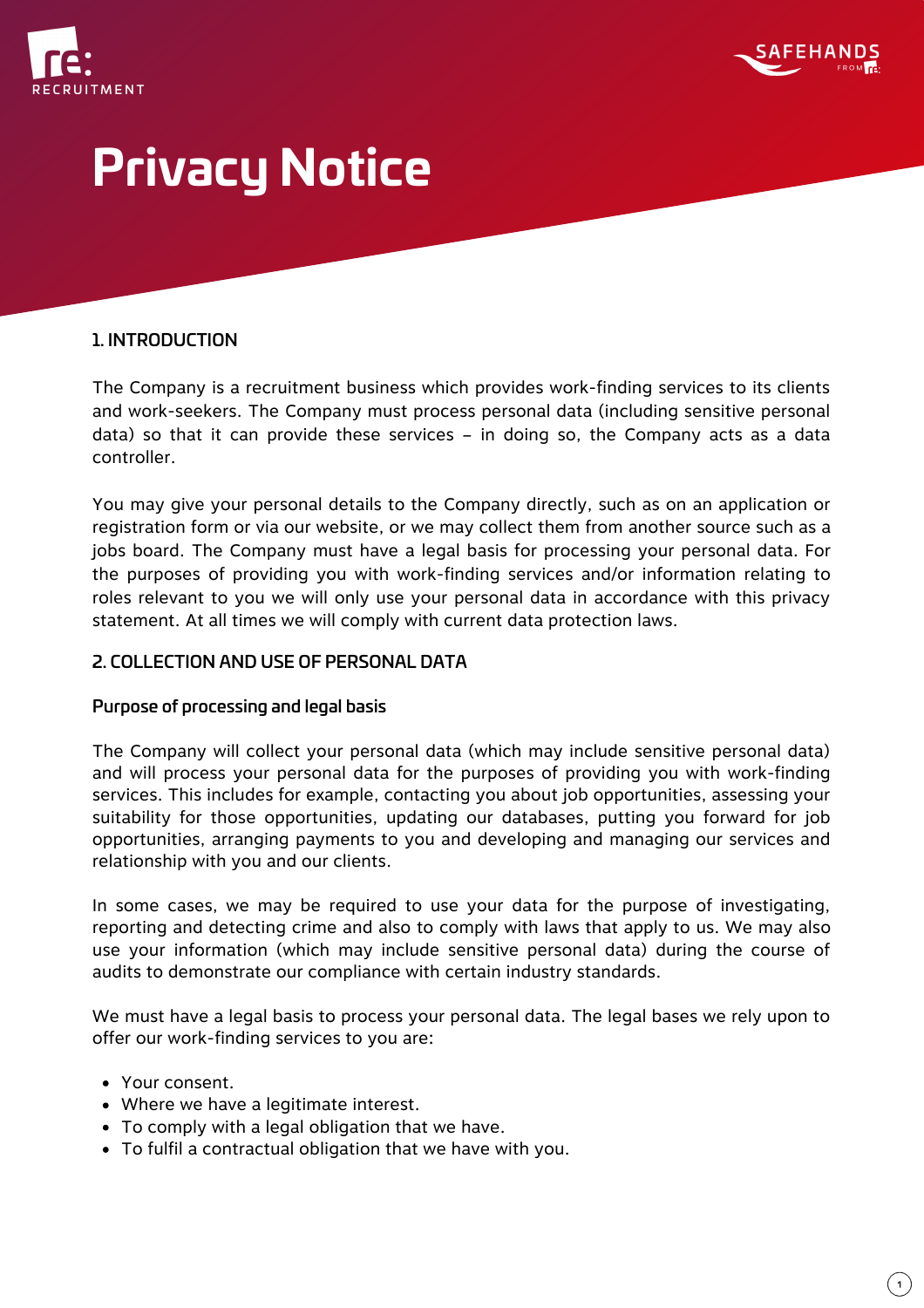



#### Legitimate interest

This is where the Company has a legitimate reason to process your data provided it is reasonable and does not go against what you would reasonably expect from us. Where the Company has relied on a legitimate interest to process your personal data our legitimate interests include:

- Managing our database and keeping work-seeker records up to date.
- Providing work-finding services to you and our clients.
- Contacting you with information about similar services we can offer you.
- Establishing compliance with contractual obligations with clients or suppliers.
- Exercising or defending any legal claims.
- Maintaining a backup of our systems, solely for the purpose of being able to restore the systems to a particular point in the event of a system failure or security breach.

#### **Statutory/contractual requirement**

The Company has certain legal and contractual requirements to collect personal data (e.g., to comply with the Conduct of Employment Agencies and Employment Businesses Regulations 2003, immigration and tax legislation, and in some circumstances safeguarding requirements.)

Our clients may also require this personal data, and/or we may need your data to enter into a contract with you. If you do not give us the personal data we need to collect, we may not be able to continue to provide work-finding services to you.

#### **Recipient/s of data**

The Company will process your personal data and/or sensitive personal data and may share with the following recipients:

- Clients (whom we may introduce or supply you to).
- Former employers whom we may seek references from.
- Any other third parties who carry out audits to ensure we run our business correctly.
- Umbrella companies we pass candidate data to.
- Other recruitment agencies in the supply chain (e.g., master/neutral vendors and second tier suppliers).
- Our insurers.
- Our legal advisers.
- Our IT and CRM providers.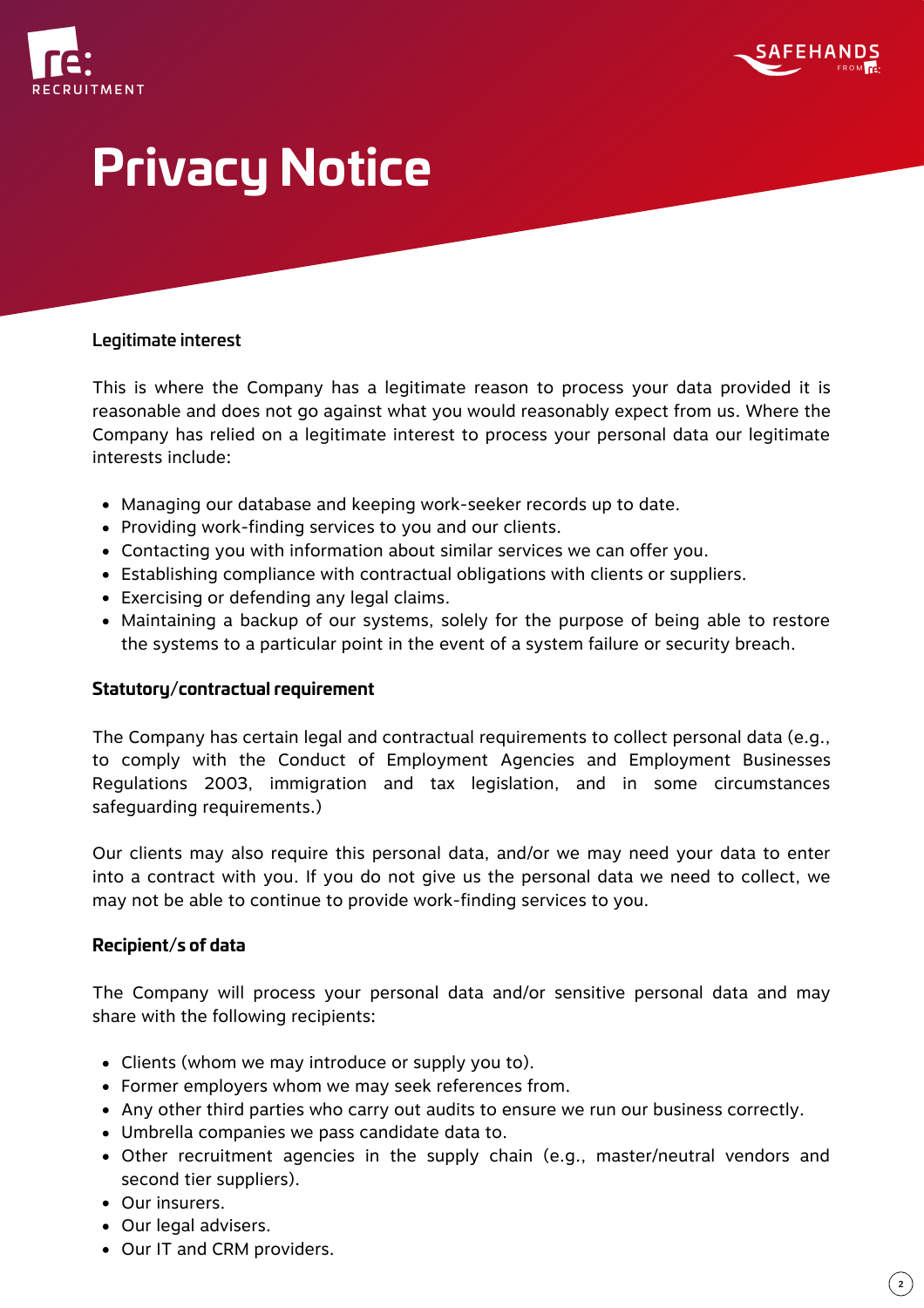



- Any public information sources and third-party organisations we may use to conduct suitability checks on work-seekers, e.g., Companies House, the Disclosure and Barring Service (DBS), DVLA, etc.).
- Government, law enforcement agencies and other regulators, e.g. the Police, Home Office, HMRC, Employment Agencies Standards Inspectorate (EASI), GLAA.
- Any of our Group of Companies.
- Any other organisation you ask us to share your data with.
- Payroll service providers who manage payroll on our behalf or other payment intermediaries to whom we may introduce you.

# **3. INFORMATION TO BE PROVIDED WHEN DATA IS NOT COLLECTED FROM THE DATA SUBJECT**

Categories of data: The Company has collected the following personal data on you: Personal data:

- Name, address, mobile no., email.
- Date of birth.
- National insurance no.
- Nationality (through right to work check).
- Job history.
- Educational history, qualifications and skills.
- Right-to-work information
- $\bullet$  ID (e.g., passport).
- Next of kin details.
- Contact details of referees.
- Information contained in references and pre-employment checks from third parties.

### **Sensitive personal data:**

- Health information (including vaccination status where necessary).
- Criminal conviction.
- Ethnicity.

## **Source of the personal data: The Company sourced your personal data/sensitive personal data (not an exhaustive list):**

- You (e.g., registration form, a Curriculum Vitae).
- Other candidates.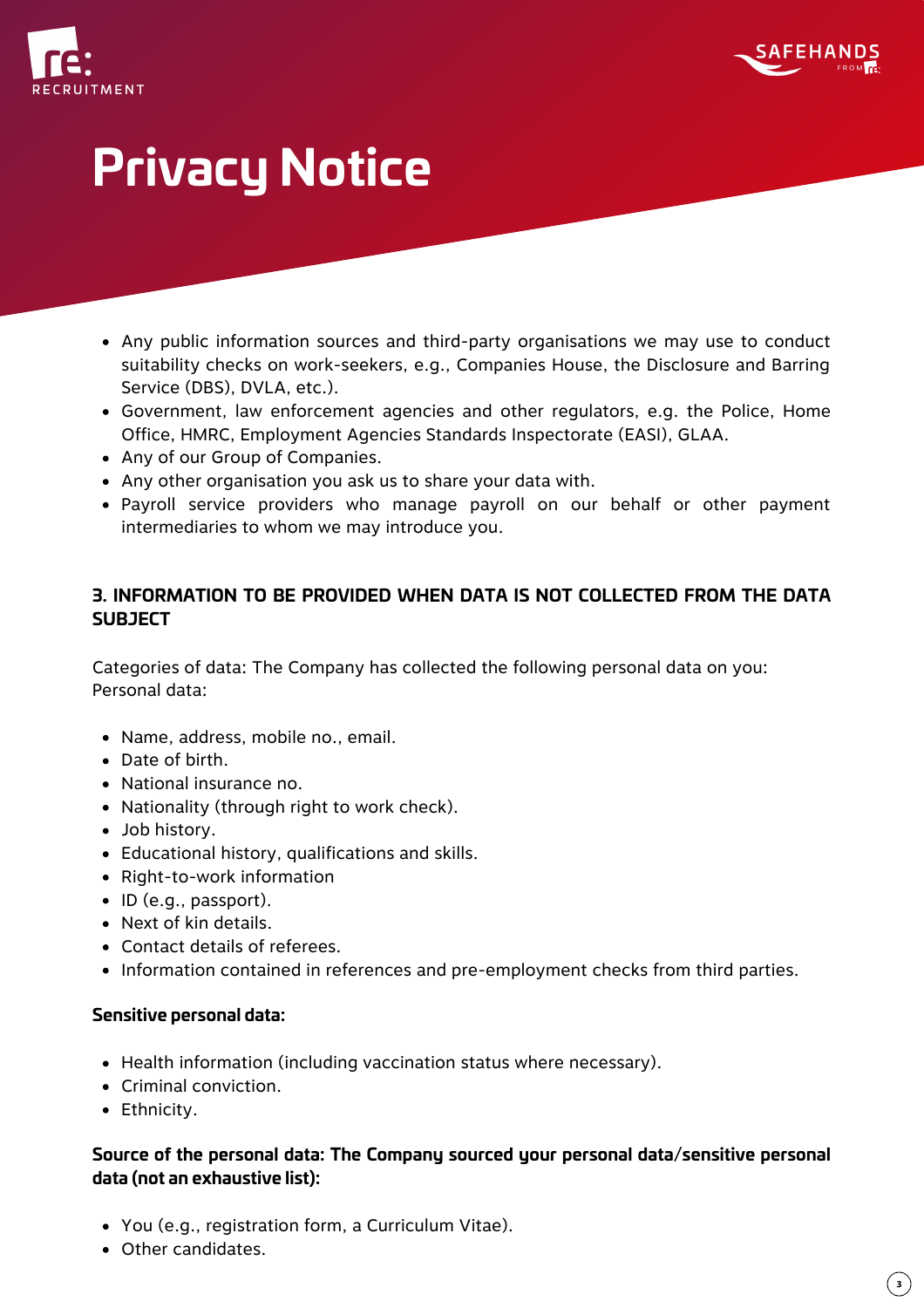



- Online job sites.
- The public domain.
- Jobs Boards (e.g., Indeed) and Social Media such as LinkedIn.
- At interview.
- Conversations on the telephone or video conferencing.
- Notes following a conversation or meeting.
- Our website.
- Cookies.
- A referee whose details you previously provided to us.

Where you are a Candidate and we have obtained your personal data from a third party (e.g., online jobs board), it is our policy to advise you of the source when we first make contact with you.

#### **4. OVERSEAS TRANSFERS**

The Company may transfer the information you provide to us to countries outside the European Economic Area ('EEA') for the purposes of providing you with work-finding services. We will take steps as far as is reasonably practicable to ensure adequate protections are in place to ensure the security of your information. The EEA comprises the EU member states plus Norway, Iceland and Liechtenstein.

#### **5. DATA RETENTION**

The Company will retain your personal data only for as long as is necessary for the purpose we collect it. Different laws may also require us to keep different data for different periods of time. For example, the Conduct of Employment Agencies and Employment Businesses Regulations 2003, require us to keep work-seeker records for at least one year from (a) the date of their creation or (b) after the date on which we last provide you with workfinding services.

We must also keep your payroll records, holiday pay, sick pay and pensions autoenrolment records for as long as is legally required by HMRC and associated national minimum wage, social security and tax legislation. This is currently 3 to 6 years.

Where the Company has obtained your consent to process your personal/sensitive personal data, we will do so in line with our retention policy. Upon expiry of that period the Company will seek further consent from you. Where consent is not granted the Company will cease to process your personal data/sensitive personal data.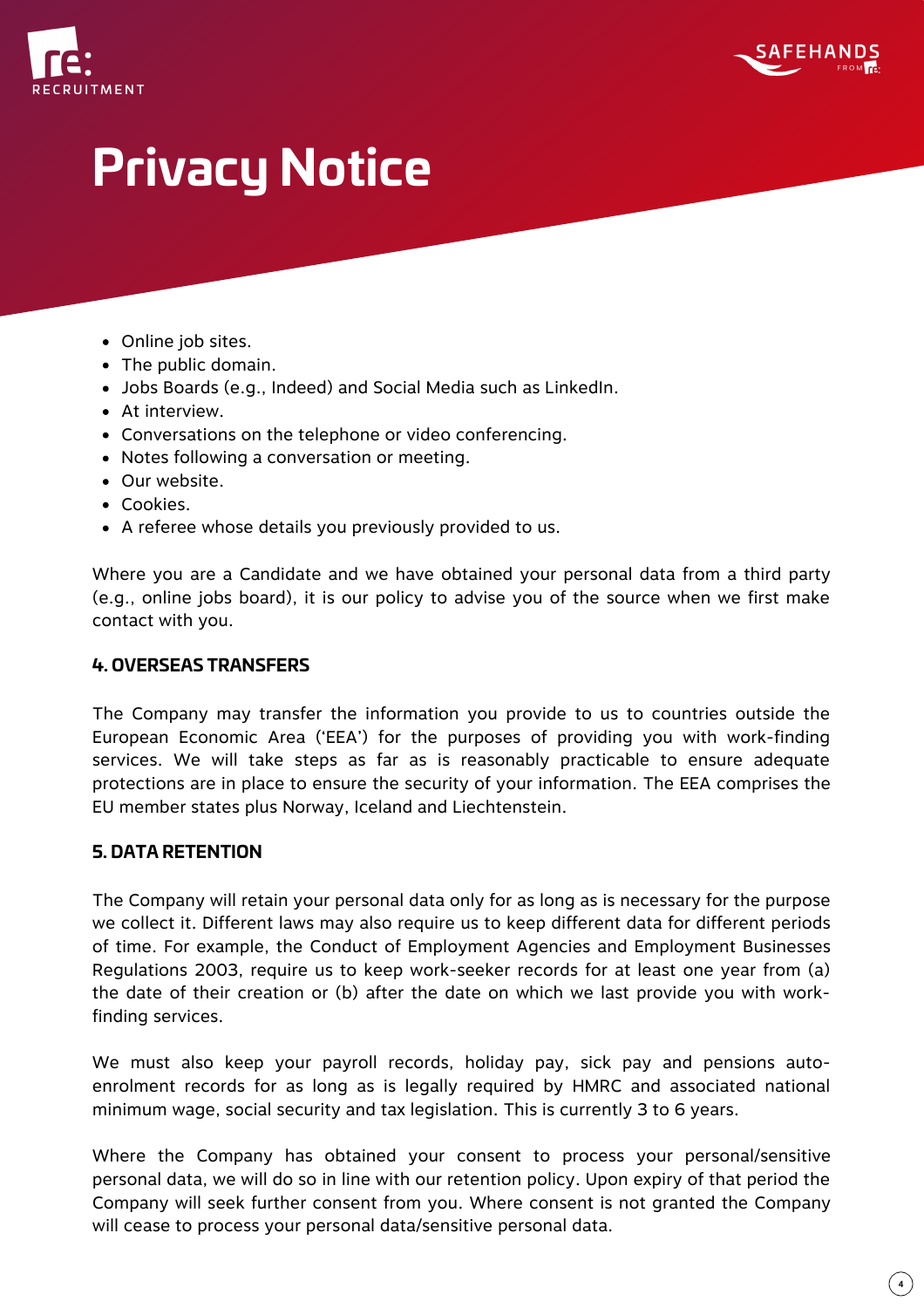



## **6. YOUR RIGHTS**

Please be aware that you have the following data protection rights:

- The right to be informed about the personal data the Company processes on you;
- The right of access to the personal data the Company processes on you;
- The right to rectification of your personal data;
- The right to erasure of your personal data in certain circumstances;
- The right to restrict processing of your personal data;
- The right to data portability in certain circumstances;
- The right to object to the processing of your personal data that was based on a public or legitimate interest;
- The right not to be subjected to automated decision making and profiling; and
- The right to withdraw consent at any time.

Where you have consented to the Company processing your personal data/sensitive personal data, you have the right to withdraw that consent at any time by contacting the Data Protection Officer at [DPO@rerecruitment.com](mailto:DPO@rerecruitment.com)

Please note that if you withdraw your consent to further processing, that does not affect any processing done prior to the withdrawal of that consent or which is done according to another legal basis.

There may be circumstances where the Company will still need to process your data for legal or official reasons. Where this is the case, we will tell you, and we will restrict the data to only what is necessary for those specific reasons.

If you believe that any of your data that the Company processes is incorrect or incomplete, please contact us using the details above, and we will take reasonable steps to check its accuracy and correct it where necessary.

You can also contact us using the above details if you want us to restrict the type or amount of data we process for you, access your personal data or exercise any of the other rights listed above.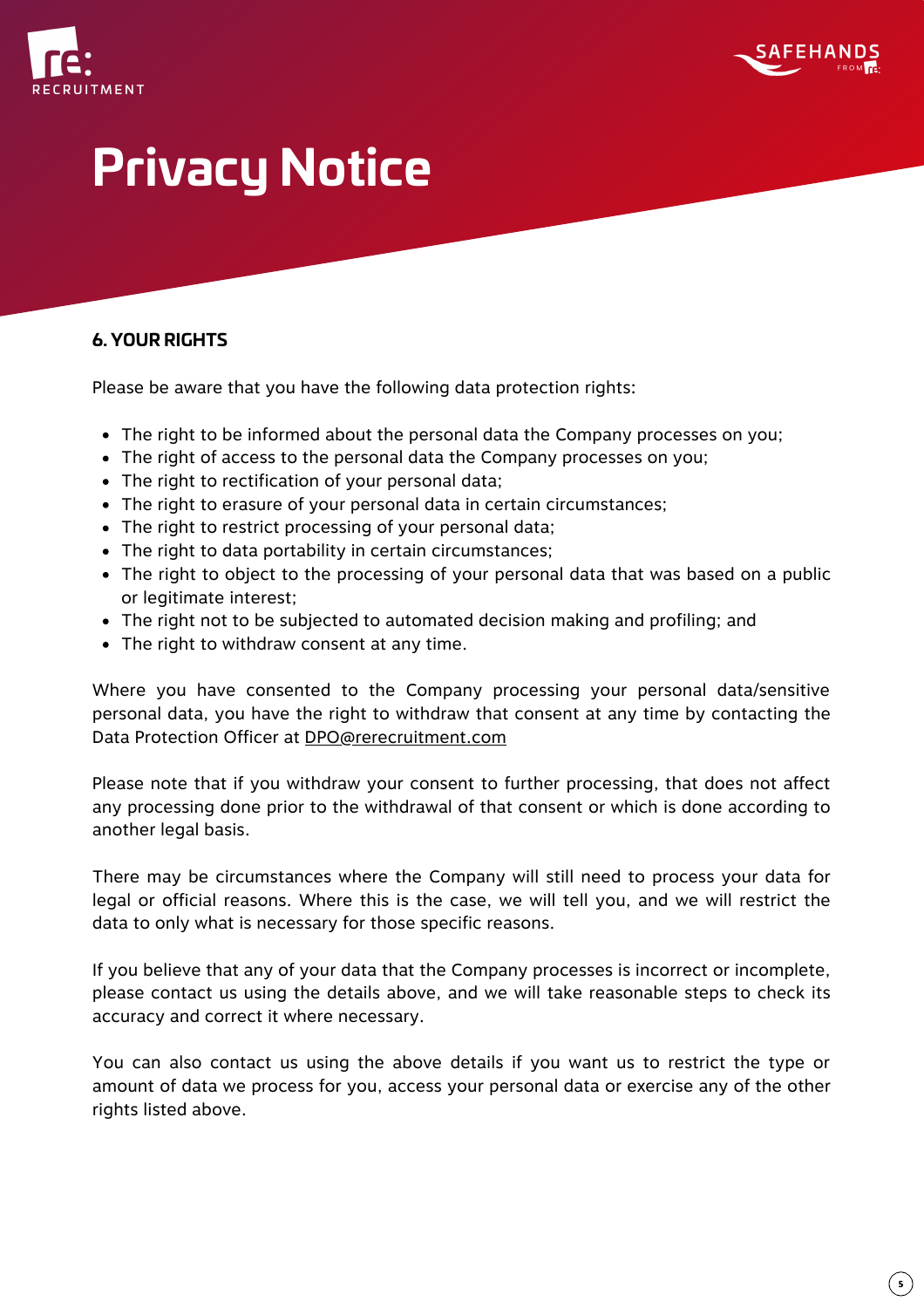



## **7. COOKIES**

We may obtain data about you from cookies. These are small text files that are placed on your computer by websites that you visit. They are widely used in order to make websites work, or work more efficiently, as well as to provide information to the owners of the site. Cookies also enable us to deliver more personalised content.

The table below explains the cookies we use and why:

| Cookie                    | Purpose                                                                                                                         |
|---------------------------|---------------------------------------------------------------------------------------------------------------------------------|
| <b>Application Cookie</b> | To enable you to use the features like 'Apply Now' and navigate around the<br>website.                                          |
| <b>Preference Cookie</b>  | Record information about choices you've made or settings to improve your<br>visit. Data stored is anonymous.                    |
| Measurement<br>Cookie     | We use Google Analytics to improve the functionality and usability of the site<br>and the services we provide to site visitors. |

Most web browsers allow some control of most cookies through the browser settings. To find out more about cookies, please refer to our Cookie policy. Please note that in a few cases some our website features may not function if you remove cookies from your browser.

### **8. LOG FILES**

We use IP addresses to analyse trends, administer the site, track users' movements, and to gather broad demographic information for aggregate use. IP addresses are not linked to personally identifiable information.

## **9. LINKS TO EXTERNAL WEBSITES**

The Company's website may contain links to other external websites. Please be aware that the Company is not responsible for the privacy practices of such other sites. When you leave our site, we encourage you to read the privacy statements of each and every website that collects personally identifiable information. This privacy statement applies solely to information collected by the Company's website.